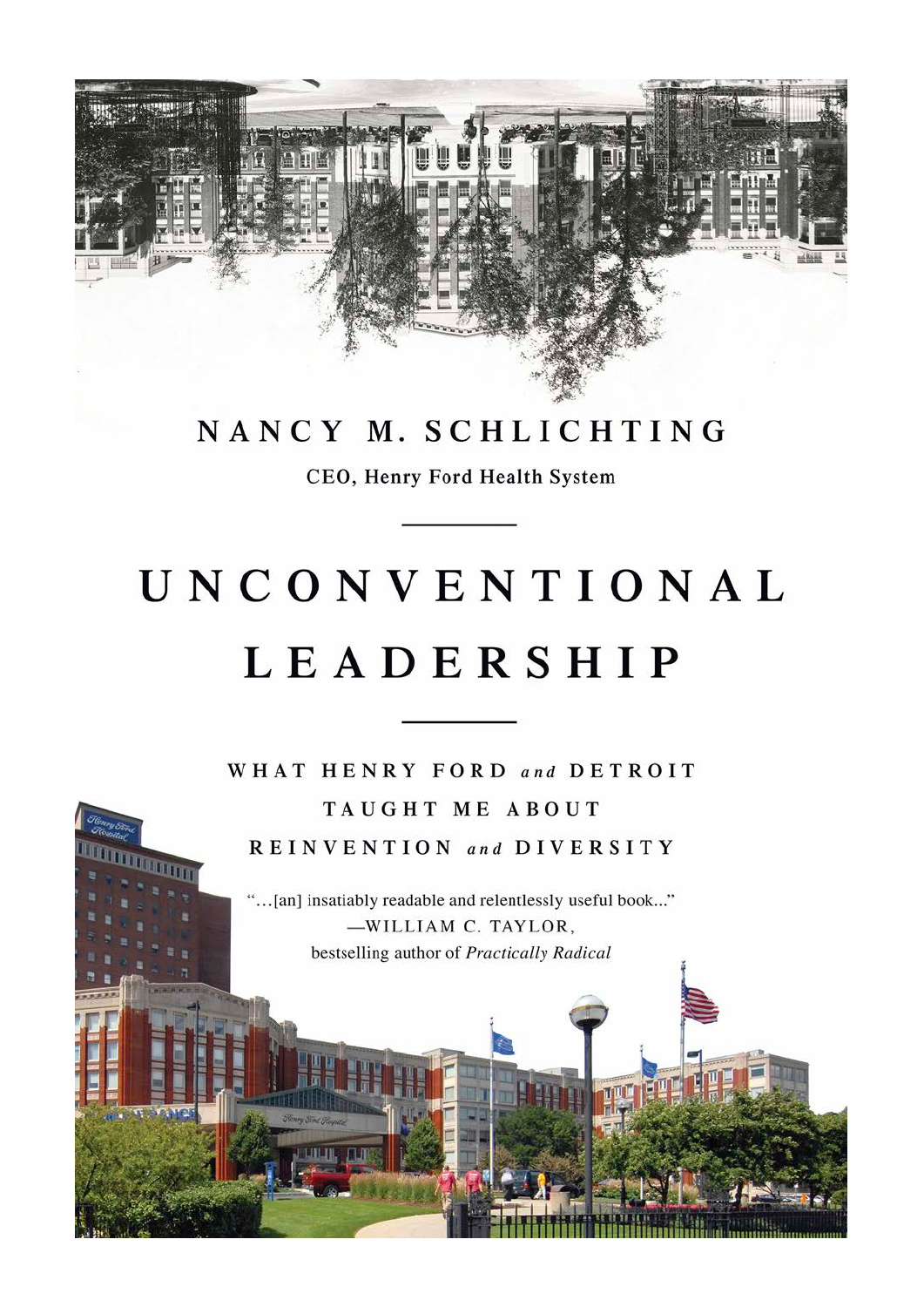## Praise for *Unconventional Leadership* **and Nancy Schlichting**

"The defining challenge for leaders today is to reimagine what's possible in their fields—to do what other organizations can't or won't do, and thus get to the future first. That's what Nancy Schlichting has done throughout her career, and with this insatiably readable and relentlessly useful book, she shows you how to do it too. Nancy is one of the most inspiring change agents I've ever met, an unconventional leader whose uncommon sense can teach all of us about where leadership itself is going."

> —William C. Taylor, cofounder and founding editor, *Fast Company*; author of *Practically Radical*

"In the early 20th century, Henry Ford took over a struggling hospital in Detroit and turned it into a world-class medical center. In the early 21st century Nancy Schlichting repeated the process at the same hospital, using the same innovative and unconventional leadership methods as my great-grandfather. *Unconventional Leadership: What Henry Ford and Detroit Taught Me About Reinvention and Diversity* tells the story of how Nancy turned around the Henry Ford Hospital and Health System. Under her leadership, in the middle of a global recession and the first bankruptcy of a major U.S. city, the hospital flourished and earned a worldwide reputation for excellence that culminated in the coveted Malcolm Baldrige Quality Award. Leaders and would-be leaders would do well to read this book and apply its lessons."

—Bill Ford, executive chairman, Ford Motor Company

"Our Plan to Win at McDonald's was all about making the business better, not just bigger. Nancy Schlichting has done the same with amazing results throughout her impressive career. This book deserves wide readership for its inspirational look at how to remaster your leadership practices with an eye to the quality of the company, instead of the bottom line."

—Jim Skinner, former CEO, McDonald's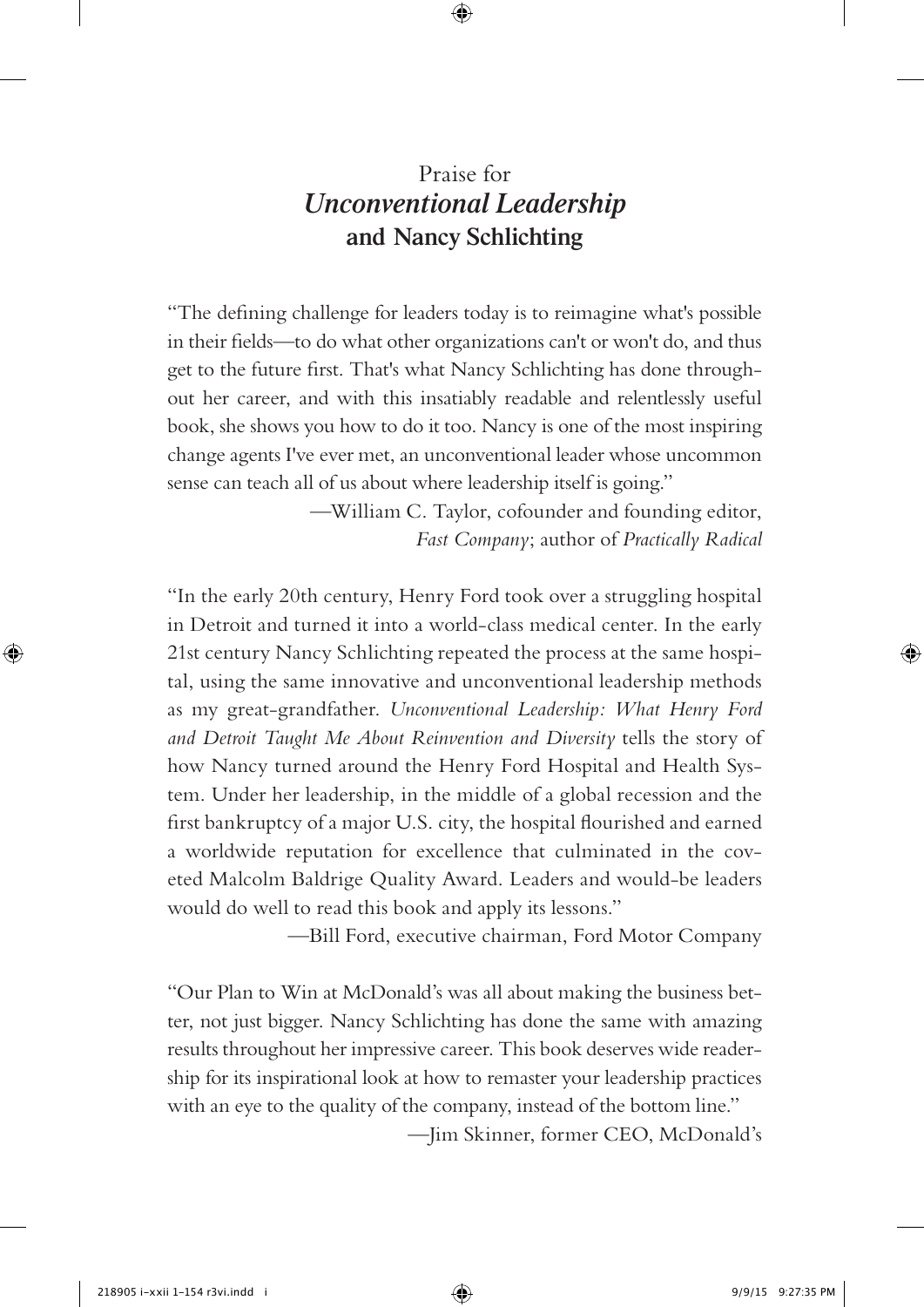"Nancy Schlichting is an authentic, unconventional, and extremely successful leader. Her willingness to take smart risks and invest in people consistently transformed health-care systems. Moreover, her grit and candor are inspiring. A must-read for anyone interested in leadership."

> —Risa Lavizzo-Mourey, president and CEO, Robert Wood Johnson Foundation

"Sometimes, leading a team to victory isn't about taking the traditional path. Instead, it can take imagination, risk, and the ability to turn obstacles into opportunities. Nancy Schlichting has done this both personally and professionally. I strongly recommend this book to any leader looking to take their team to the next level."

> —Mike "Coach K" Krzyzewski, head coach of men's basketball at Duke University

"In the 21st century, a different type of leadership is required to achieve change that is truly transformational. Leaders need to be flexible, innovative and willing to challenge the status quo to make meaningful progress on increasing the accessibility and affordability of health care. In her book about unconventional leadership, Nancy tells the story of her journey, and outlines what we need to do to achieve transformative change, on a personal and professional level."

—Bernard J. Tyson, chairman and CEO, Kaiser Permanente

"The Ford Foundation proudly carries on a tradition of service and leadership that Henry Ford began almost 80 years ago. I have rarely seen that tradition better represented or articulated than in *Unconventional Leadership.* Schlichting demonstrates that leadership practices can be thoughtful, positive, and courageous without sacrificing effectiveness. This book is a must-read for any leader interested in managing and motivating people for high performance and impact!"

—Darren Walker, president, Ford Foundation

"Nancy's blend of compassion, bravery, and practicality will give all leaders, current and aspiring, the confidence to find and pursue their own form of unconventional leadership. Her strategies will help you to remain resilient in the face of adversity, to the benefit of both yourself and your company."

—Ginger Graham, president and CEO, Two Trees Consulting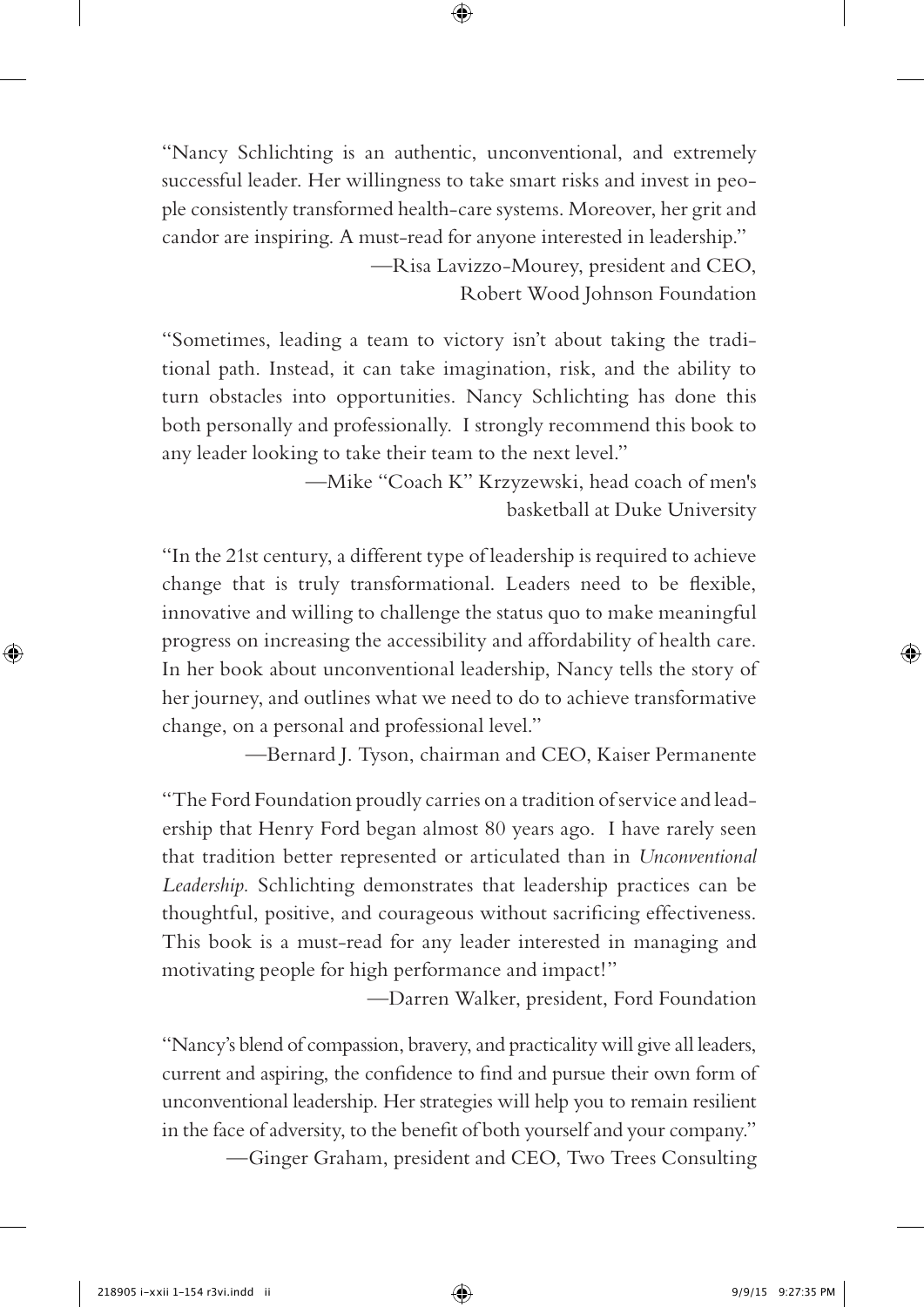# **U N C O N V E N T I O N A L L E A D E R S H I P**

WHAT HENRY FORD and DETROIT **Taught Me About REINVENTION** *and* DIVERSITY

**Nanc y M . S chlichtin g**

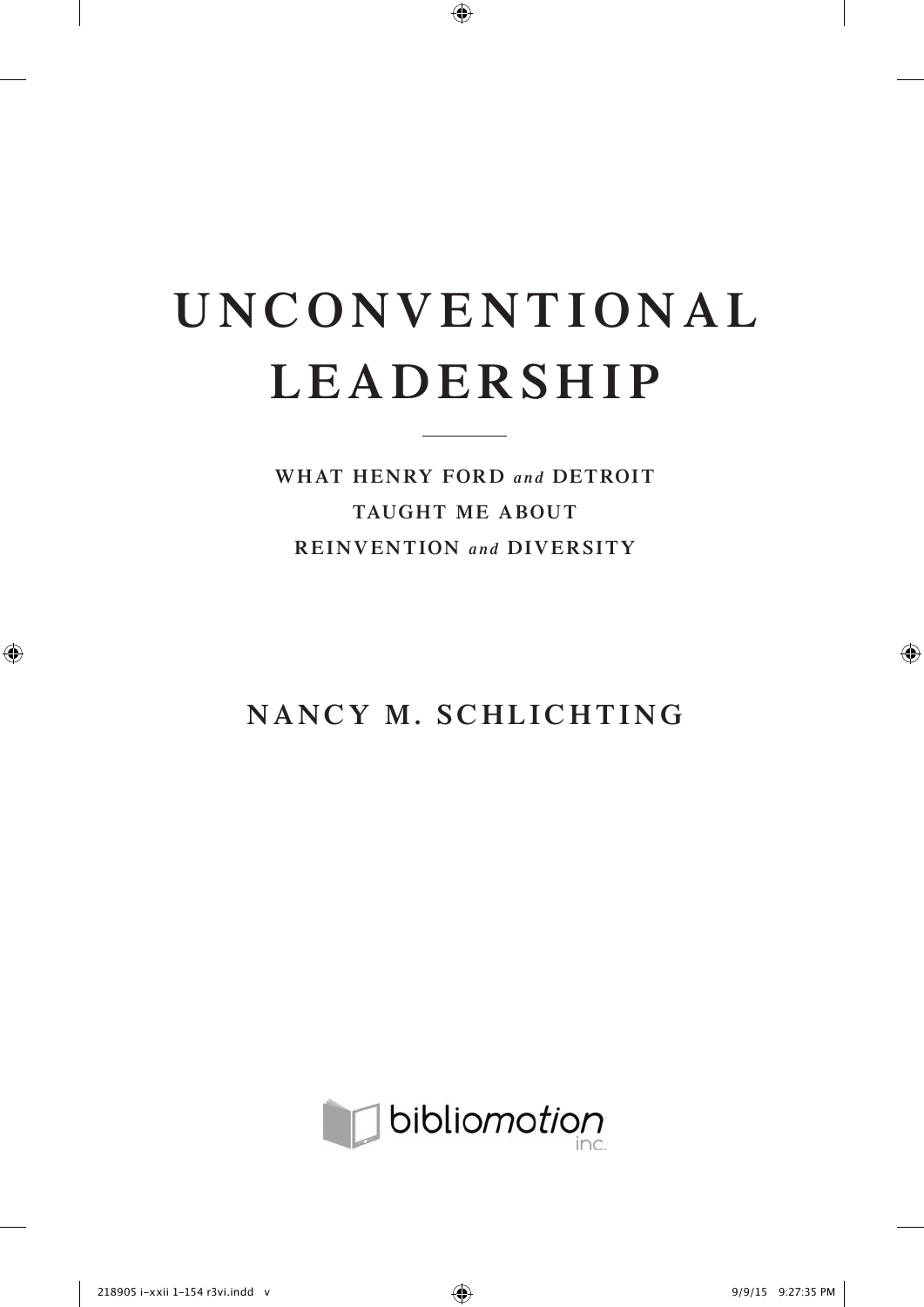First published by Bibliomotion, Inc. 39 Harvard Street Brookline, MA 02445 Tel: 617-934-2427

www.bibliomotion.com

Copyright © 2016 Nancy M. Schlichting

All rights reserved. No part of this publication may be reproduced in any manner whatsoever without written permission from the publisher, except in the case of brief quotations embodied in critical articles or reviews.

Printed in the United States of America

Library of Congress Cataloging-in-Publication Data

Schlichting, Nancy M. Unconventional leadership : what Henry Ford and Detroit taught me about reinvention and diversity / Nancy M. Schlichting. — First Edition. pages cm Includes bibliographical references and index. ISBN 978-1-62956-095-3 (hardback) — ISBN 978-1-62956-096-0 (ebook) — ISBN 978-1-62956-097-7 (enhanced ebook) 1. Leadership. 2. Leadership in women. I. Title. HD57.7.S354 2015 658.4'092—dc23

2015032976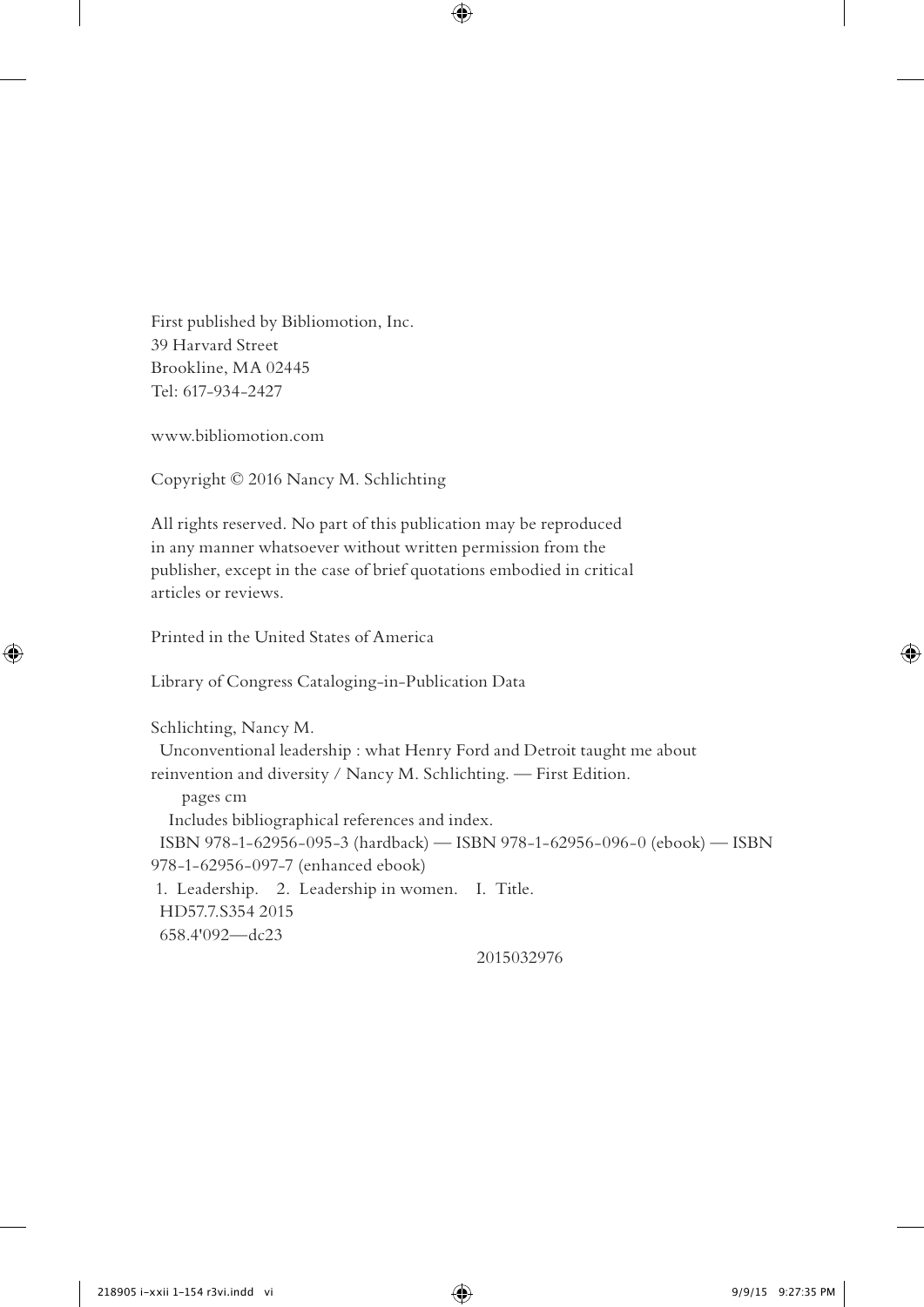## To Pam,

*who has given me a life I never thought I would have.*

To Allie and Nick, *who have added so much to my life.*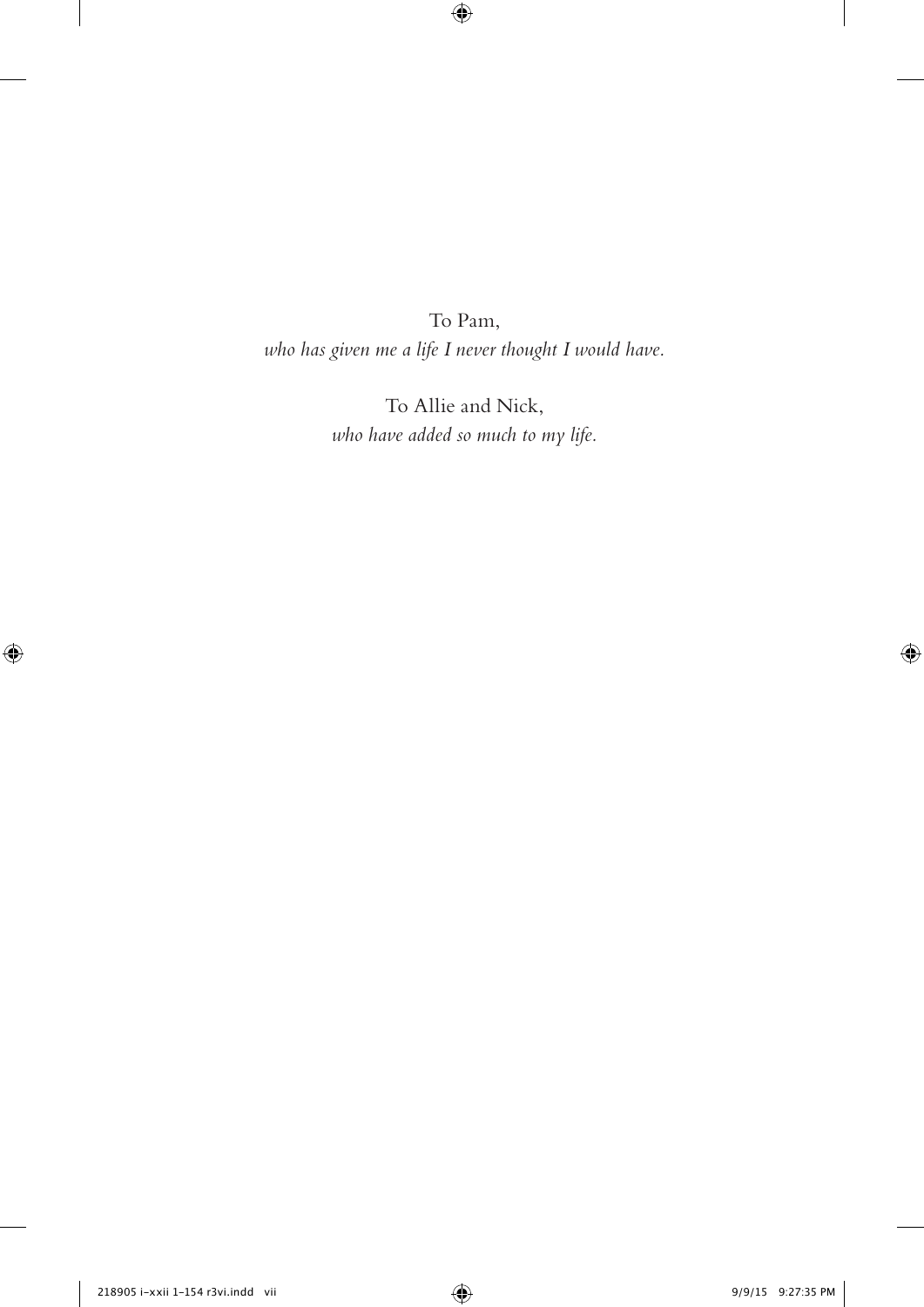## **Contents**

|                                  |                                                                                     | <b>INTRODUCTION</b> Unconventional Leadership:              |                 |
|----------------------------------|-------------------------------------------------------------------------------------|-------------------------------------------------------------|-----------------|
|                                  |                                                                                     | My Personal Journey                                         | $\overline{xi}$ |
|                                  |                                                                                     | <b>CHAPTER 1</b> Risk Rejection and Be Bold in Your Career  | $\mathbf{1}$    |
|                                  | <b>CHAPTER 2</b> Learn to Turn It Around                                            |                                                             |                 |
|                                  | <b>CHAPTER 3</b> Use Quality to Achieve High Performance:<br>The Baldrige Framework |                                                             | 39              |
|                                  | <b>CHAPTER 4</b> Find the Disruptors in Your Organization-<br>and Listen to Them    |                                                             | 55              |
|                                  | <b>CHAPTER 5</b> Make a Large Company Feel Small                                    |                                                             | 75              |
|                                  |                                                                                     | <b>CHAPTER 6</b> Being Different: The Strength of Diversity | 95              |
|                                  |                                                                                     | <b>CHAPTER 7</b> Detroit: Partner for Renewal               | 113             |
| <b>CHAPTER 8</b> Face the Future |                                                                                     |                                                             | 125             |
|                                  |                                                                                     |                                                             |                 |
| <b>Notes</b>                     |                                                                                     |                                                             | 141             |
| Index                            |                                                                                     |                                                             | 145             |
| Acknowledgments                  |                                                                                     |                                                             | 151             |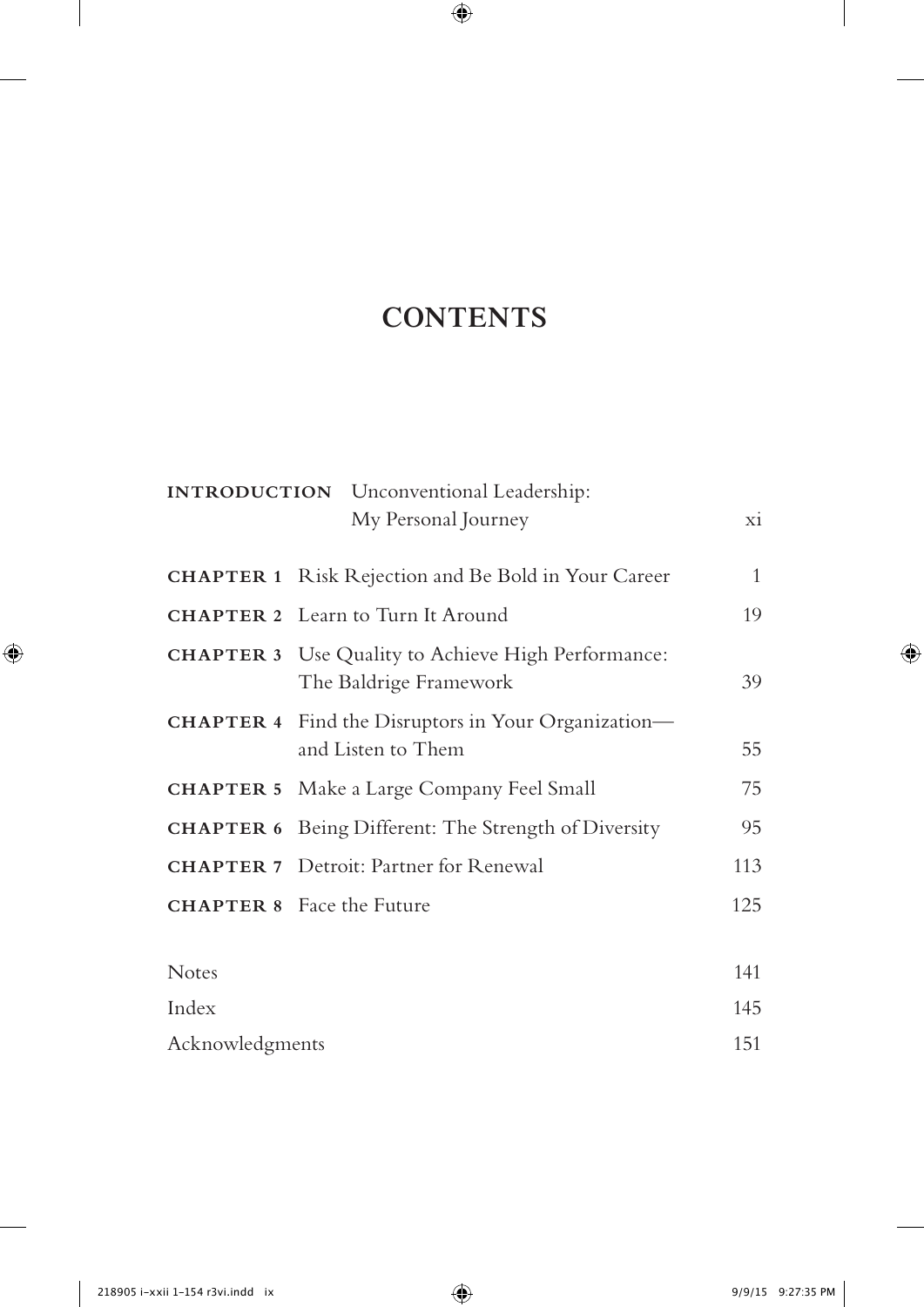## **Introduction**

## Unconventional Leadership: My Personal Journey

**M**y desire to become an innovator in health care was something I thought about and began acting on from a very early age. In fact, I was in elementary school. This was many decades before I led Henry Ford Health System, long before I turned around consecutive organizations in the middle of crisis and recession, and well in advance of my struggle to come to terms with being gay and the impact it would have in my career.

Henry Ford, the icon and inventor, was an inspiration to me when I began reading about great leaders in my early teens. But even before that, I was influenced by occurences much closer to home—deeply personal experiences that guided my thinking and fueled my desire. For me, a trio of events forged an indelible perspective and taught me to think of hospitals as dark, scary institutions, where patients and families were at the mercy of an uncaring system: at age five, I spent a long week in the hospital undergoing tests and evaluations after hardly eating anything for a number of weeks. My grandmother had just died and the sudden loss left me feeling not only frightened and unsettled but also acutely anxious. When evening came around in the children's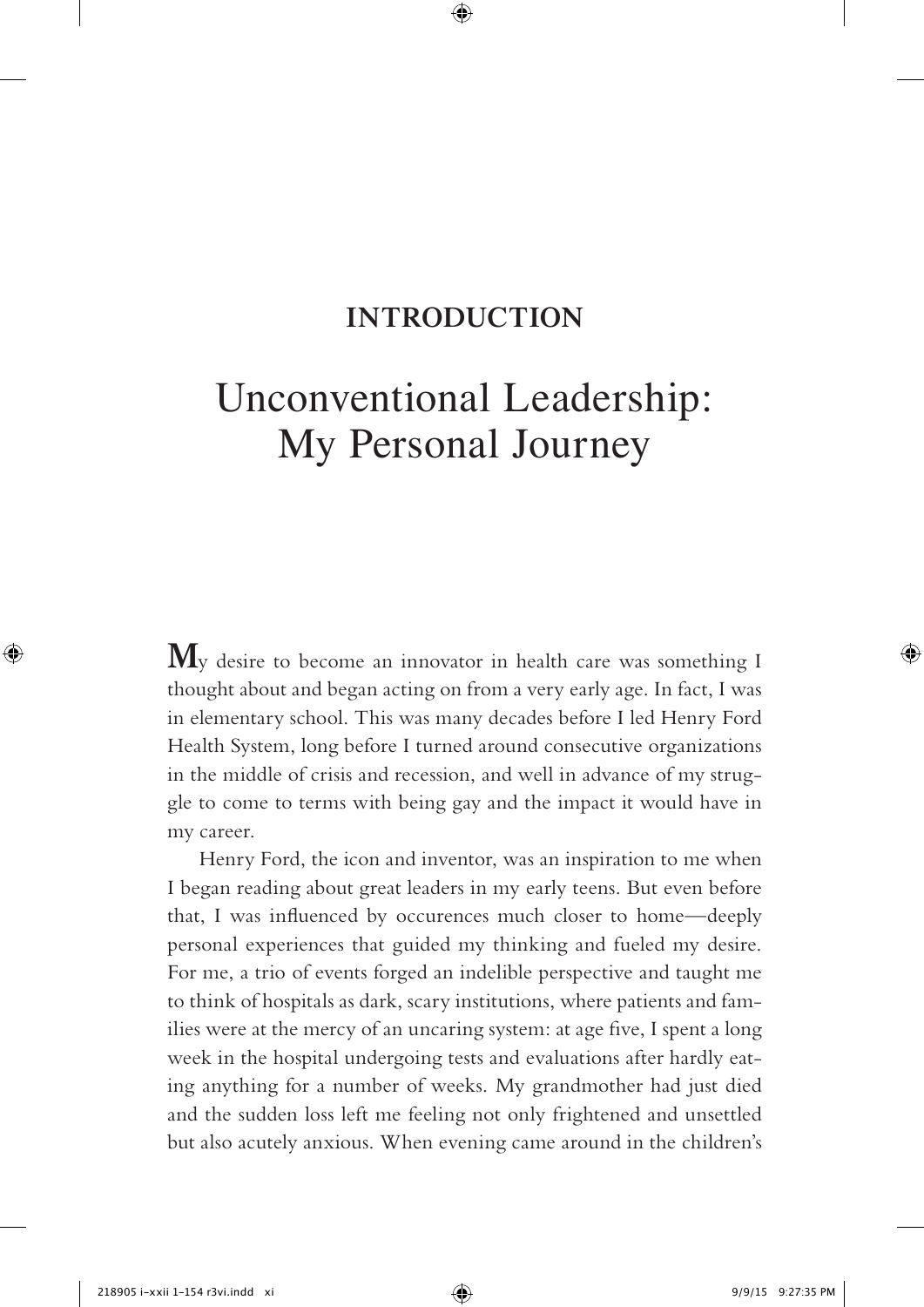### xii *Introduction*

ward, I was completely alone because no visitors were permitted after hours—not even parents. The rules were absolute and the nurses enforced them with rigid formality.

Later, when I was nine, my mother was hospitalized for a month with a life-threatening condition. It was a rare type of tumor that, although benign, was the size of a grapefruit. She had complications and underwent three separate surgeries. None of the four children in our family, ages two to twelve, was allowed to visit her. We were paralyzed with dread and anxiety, thinking that we might never see her again. When my mother finally returned home, she had lost so much weight that my youngest sister, Joan, didn't recognize her and ran away from her, hiding behind me. Two years later, I remember my father losing his brother and sister on the very same day to unrelated illnesses after both endured chronic hospitalizations during which the information was sparse and the outlook bleak. That experience devastated my father and made a lasting impression on me.

Watching people suffer, with hospitals failing to adequately address the needs of patients and their families, shaped my desire to improve the system of care. I believed that I could do better, and that idealistic desire to create something far superior has remained with me every moment since. Over the years, I came to understand that the situation in health care was much more complex than I realized as a young child. The intricacies of balancing medical standards with financial and fiduciary responsibilities can give rise to conflicts of interest that are difficult to address. However, I also recognized that the opposite was just as true—the problem and solution sets were so elementary as to be starkly apparent. The reality was that health care needed to improve, and to move that needle we had to do things differently.

I set out as a youngster with a plan to turn the established system on its head—starting in the operating room. Surgeons were the most respected, and arguably the most skilled, individuals on the team at the time. They wielded incredible influence. In aiming to be a surgeon, I felt that I would be in a position to help rewrite the rules of health care. However, my earliest training did not go quite as I envisioned. When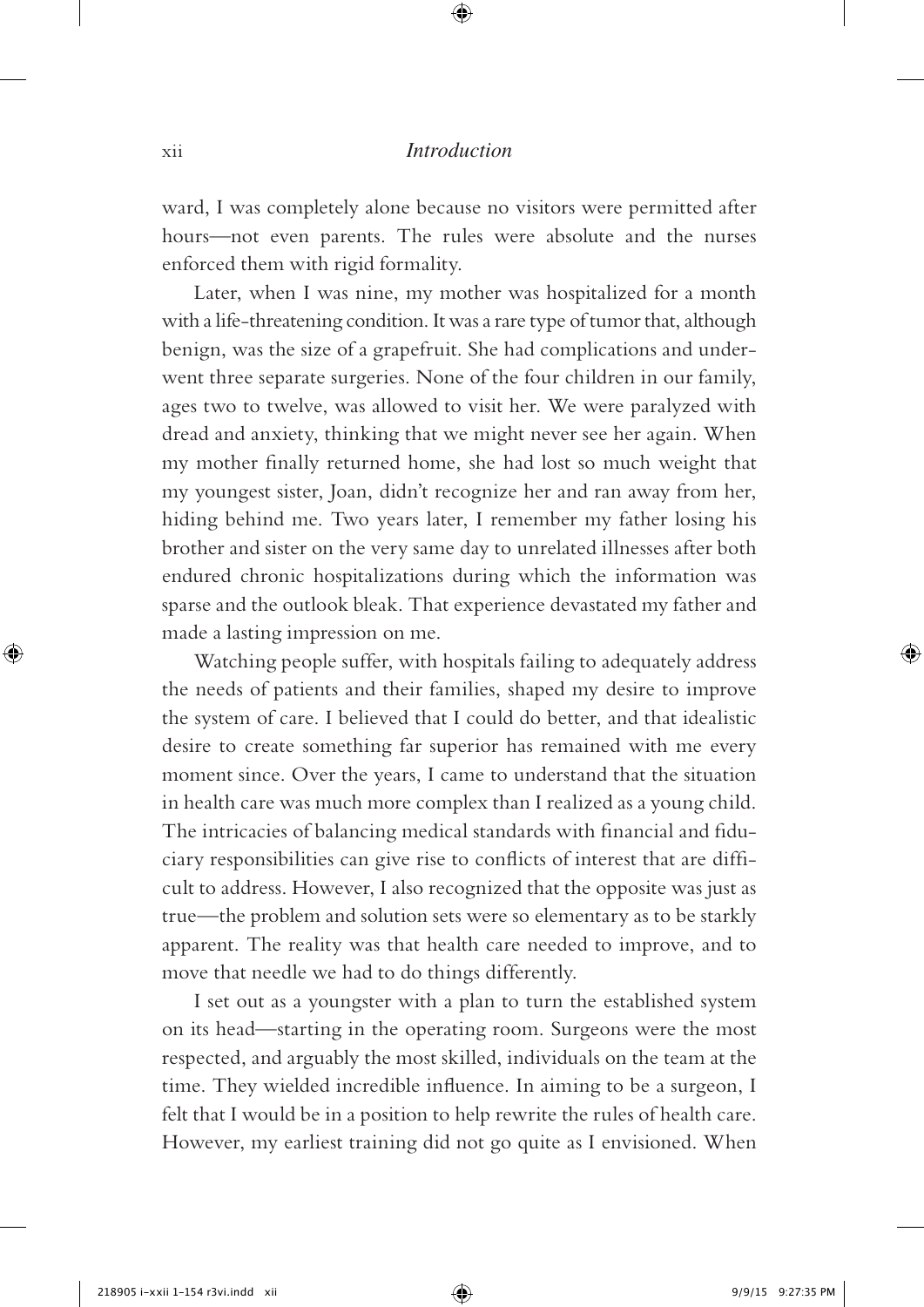### *Introduction* xiii

I began my undergraduate degree at Duke University, I planned to matriculate immediately to medical school. To my surprise and dismay, I found that I grew weak at the sight of blood, and was not equipped to handle the emotional side of medicine. How ironic: I desperately wanted to become a pioneering physician but I didn't have the stomach for clinical medicine!

That first roadblock threw me for a loop—until I uncovered the proverbial silver lining that put everything into focus. I had an aha moment. As I considered my options, I turned to Henry Ford and other innovators and leaders who had captured my intense interest over the years. I realized that there was a business side to health care, and it could be used as a powerful lever to drive change from a place that I never knew existed. Working on transformation from the helm of leadership and operations meant that I could go outside the traditional healthcare sector for business models and ideas that could be adapted and transplanted all across health care. And that is exactly what I have done.

I have tried to take the nontraditional path forward in my career, as chief executive at Henry Ford Health System, and prior to that as a leader at hospitals and health organizations across the United States. In the service of setting a much higher standard within health care, I have developed a reputation for pursuing the unexpected. During my tenure, for example, the health system closed three hospitals and still doubled in size. As a math equation, that doesn't make a lot of sense, but I will show that it happened because people across the organization came to believe that HFHS is a safe place to innovate and do things differently. Together we changed the system for the better.

## **Unconventional Leadership**

In the pages that follow I will talk about "unconventional leadership" and how its tenets have aided me and the teams I have worked with, in turning around a number of organizations, winning the Malcolm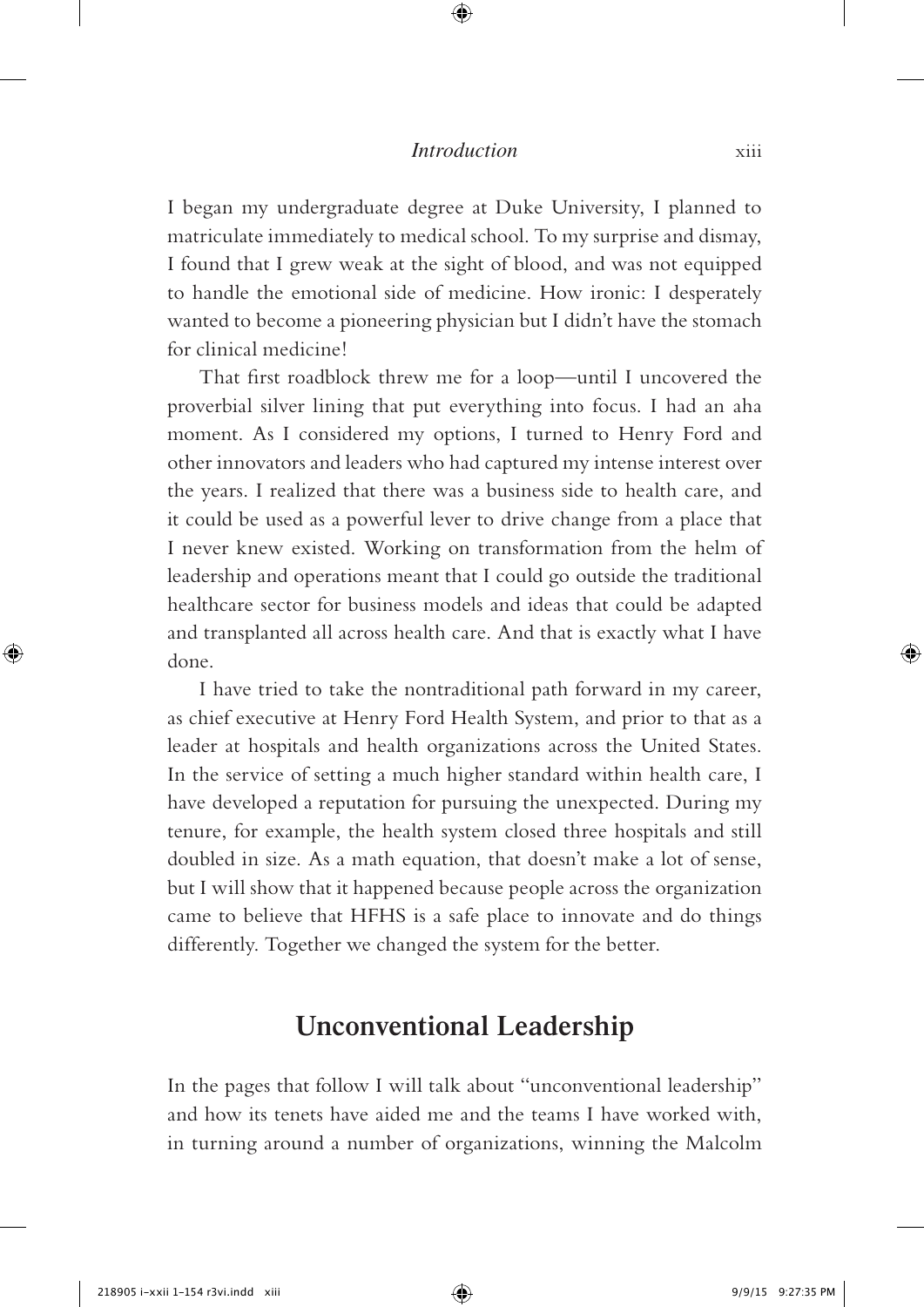#### xiv *Introduction*

Baldrige National Quality Award at HFHS, and ultimately creating a high-performance health system that is widely considered a model for organizations within health care and beyond.

Unconventional leadership is by far more fun and exhilarating than the traditional route, but it requires courage and a willingness to commit to difficult change. And it will look and feel different in every case. This book presents a mode of operating rather than a template or model. For me, thinking and acting differently was easier because I don't look much like many of the people around me. I am not a typical CEO operating in a traditional setting. I am a female chief executive of a large organization at a time when fewer than 5 percent of top leaders in Fortune 500 companies and fewer than 18 percent of hospital CEOs are women. My colleagues and I operate in an industry where disruption is common, and we reside in a city—Detroit—that has been in the grip of desperate economic decline and social upheaval.

Over a span of thirty years, working at the highest levels of leadership and serving on corporate boards, my tendency to buck tradition has allowed me to see difficult situations for what they are and choose the right levers for making them better.

Even more, unconventional leadership has allowed me to become an innovator in a notoriously high risk, fast-paced environment. I've been through three hospital fires, numerous bomb threats, several financial turnarounds, and a multitude of business model resets—not to mention the life-and-death scenarios I am privy to every day as I work with physicians, nurses, patients, and the entire health-care team to address dilemmas as they unfold. My point is that running a healthcare organization—or any large company—is like running a city: anything can happen. I have needed to think differently in order to respond in real time to all of the change and chaos.

With so few top women leaders to turn to for support and encouragement—and even fewer who are gay—I have relied on iconic role models as I developed my leadership style. As I searched for answers over the years, the legacy of Henry Ford, the founder of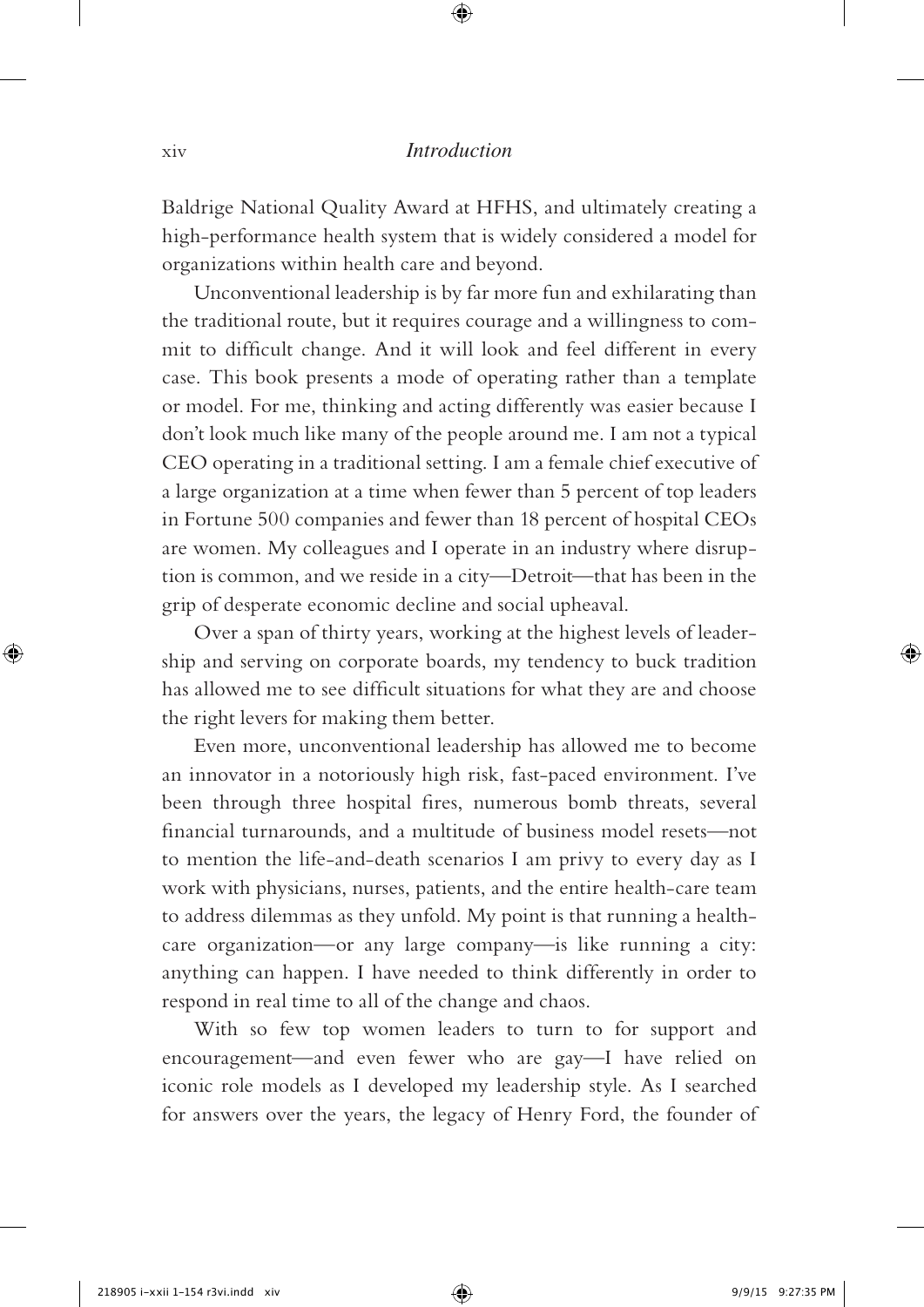### *Introduction* xv

Henry Ford Health System, was one of the leadership stories I tapped for knowledge and inspiration. In fact, Ford's example was one of the things that brought me to Detroit and helped me to find a home here.

As a lifelong student of leadership, I have found Ford's business philosophy, known as Fordism, to be more fascinating and instructive than just about anyone's. In my mind, he was as much iconoclast as icon. He was innovative, to be sure, but his influence went well beyond the implementation of mass production. Ford, for example, argued that high wages were essential for both economic and moral reasons. In 1914, he set a powerful precedent by doubling pay for employees on his assembly line in Detroit. In part, the move was designed to address high turnover among workers who found the job difficult and unrewarding. And Ford argued that a higher wage was not only crucial to the success of his business but also good for workers. The \$5 a day pay was highly innovative and represented a radical departure from the standard business practices of his competitors at the time.

There are a number of other reasons Henry Ford has become a touchstone for me in business. First, Ford's vision was a game changer in automobile manufacturing and it achieved multiple objectives. Costeffective cars manufactured by skilled workers earning steady wages revolutionized the industry. Over the span of my own career, I have always looked outside of health care in order to import improvements and ideas. In fact, I have succeeded by applying the current best practices in *business* as opposed to the outdated modes common within health care. In trying to think as Ford did, I believe I have achieved several goals at once—creating a thriving business, improving the patient and family experience, and also making HFHS a great place to work.

Next, Ford was a true innovator. As an inventor, he often reinvisioned something in its entirety instead of simply fixing it when it broke. My father was an inventor as well, and I have always shared his desire to solve complex problems and usher in new ideas; the theme of innovation runs all the way through my work.

Finally, Ford was a noted leader in Detroit during a period of the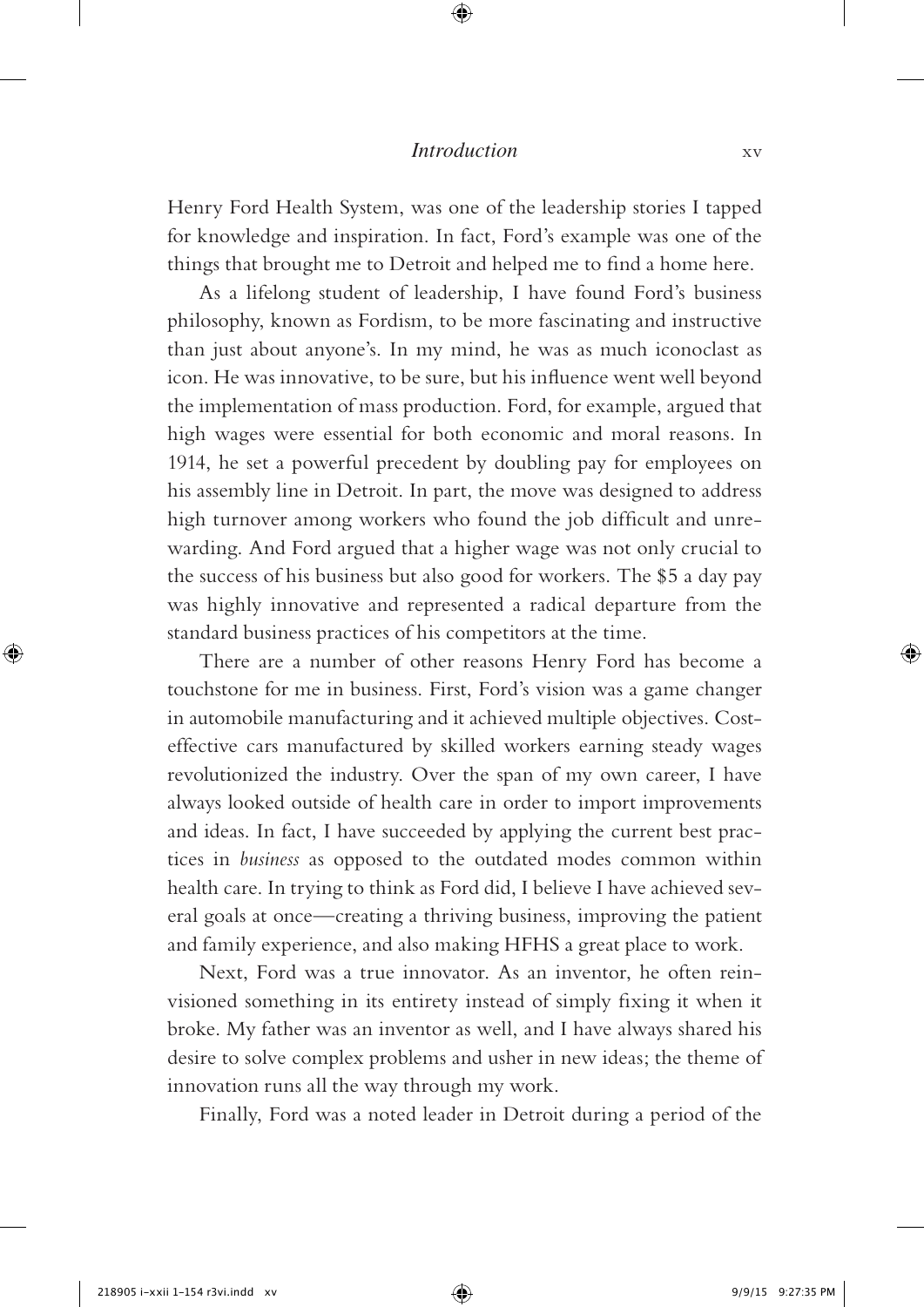#### xvi *Introduction*

city's history that included a number of tumultuous moments, including the onset of World War I. Remembering the way Ford managed through crises has sustained me throughout my tenure at HFHS. It informed my thinking as we continued to build the business, with the support of the Ford family, while the surrounding community of Detroit was experiencing challenges such as high levels of crime, rampant political corruption, and economic instability that culminated in municipal bankruptcy. As I tell this story, I will mention Henry Ford because HFHS is an organization that Ford originally built. This is not a history book, but I will pay homage to Ford's legacy because his brave and exceptional example is always on my mind.

Unconventional leadership worked for Ford and it has worked for me. Furthermore, one of the reasons I am writing this book is that I believe that all leaders, in every industry, have reason to reexamine their traditional thinking. Why? Because constant change is commonplace today. Health care is a complex field that is transforming itself from the ground up—from the way care is delivered and how patients and their families manage their health to the multitude of issues surrounding the national health-care debate. And all of these changes are mirrored across dozens of industries. As a result, the traditional rules no longer apply and every one of us needs to challenge and innovate. I hope that my leadership paradigm and tactics for success can help others progress along that same path.

## **About This Book**

I am a product of the '60s, so I believe in change and the power of everyday people to transform any situation for the better. And yet, individuals need access to the right tools to make that happen. The principles in the following chapters are based on the situations I've encountered over the course of thirty-five years as a leader. I am offering advice, based on my experience, so that readers can apply it in their lives, not only as business builders, and as women and men at work,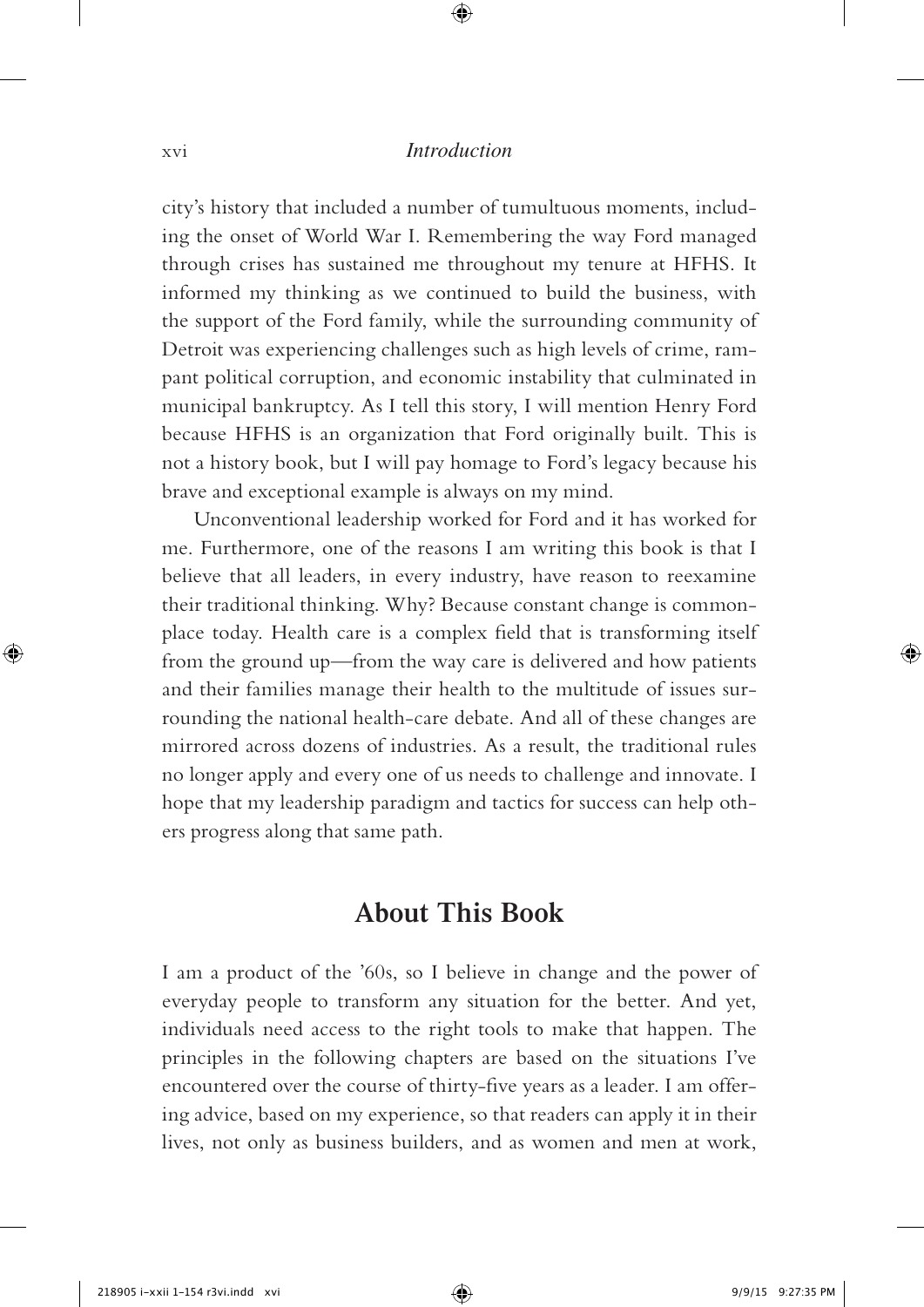but also across the wider spectrum of situations we all face as employees, parents, and citizens. This book is arranged as follows.

## *Chapter 1: Risk Rejection and Be Bold in Your Career*

When I was in my late twenties I was promoted to chief operating officer at a 650-bed hospital in Akron, Ohio. Elevated above peers who were twice my age, at a time when the company was losing \$1 million each month and hospital occupancy was in free fall, I knew that many of my colleagues were dubious about my experience and qualifications. But courage and confidence served me well at that time and ever since. This is when I first discovered how to work with unions and all-male boards and face potential layoffs and a host of other landmines. In this case, unconventional leadership meant forging my own model while so many women of the time were struggling to route around the gender stereotypes that kept (and still keep) them locked out of the executive suite. I will talk about the tools I used to prove myself as a woman rising through the ranks in business, and I will also offer a candid account of several vivid setbacks and how I was able to overcome them.

## *Chapter 2: Learn to Turn It Around*

Before I got the call to join HFHS, I considered accepting an opportunity at a premier children's hospital in Seattle. It boasted an all-female board; the business was growing; and it was a well-funded institution. HFHS presented a dramatically different picture. In 1997, prior to my arrival, HFHS lost money and was draining cash at an alarming rate; there was no growth; and employees and physicians were demoralized. The organization was in the grips of a crisis while the surrounding community of Detroit was experiencing economic instability and massive population decline.

Given the two paths, I chose Detroit. I gravitate toward big, challenging, complex problems, because they present an opportunity to create positive change.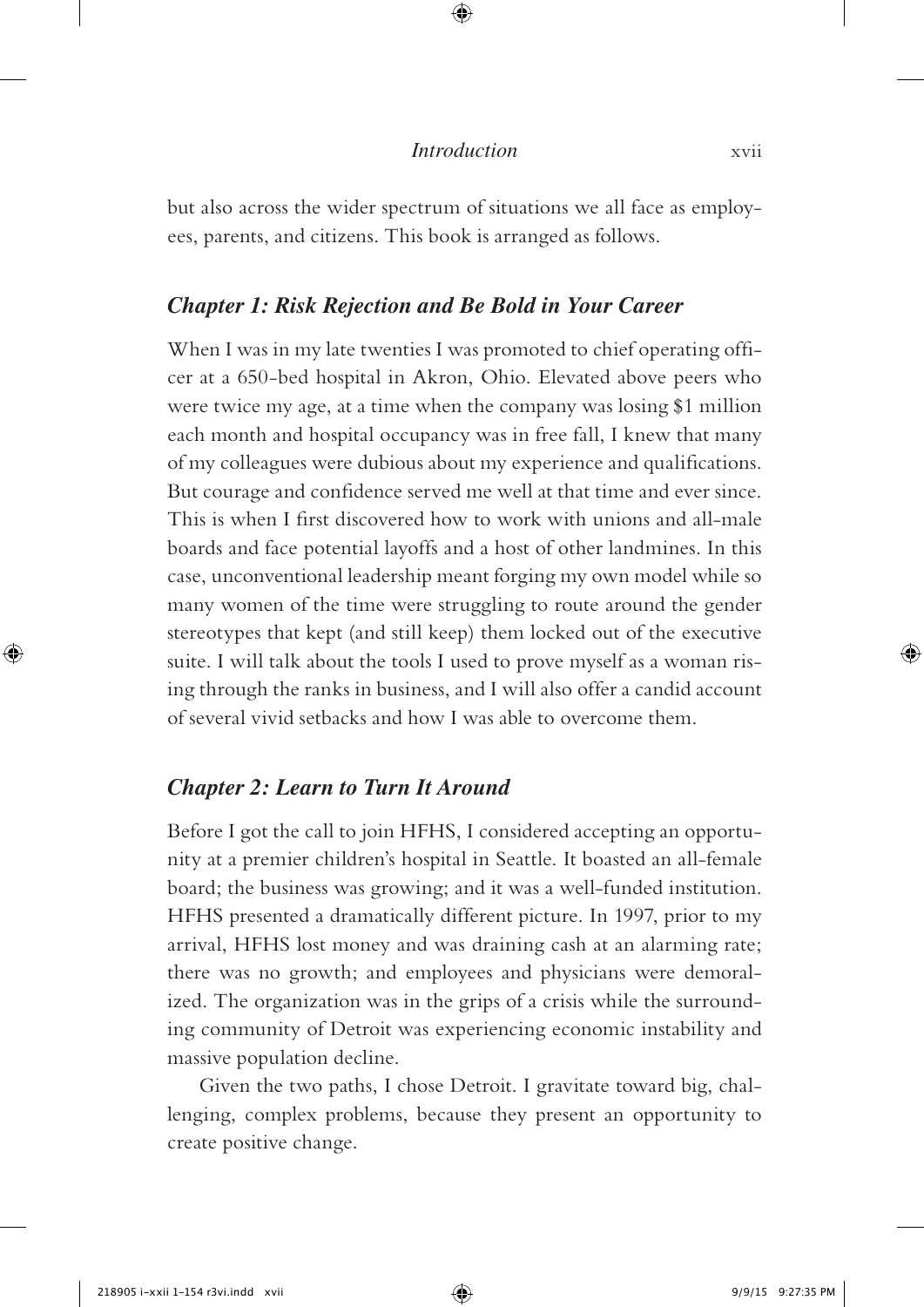#### xviii *Introduction*

This chapter examines the art of the turnaround. In particular, it explores the reality of turnarounds in tough markets and industries. I have led four organizations safely through turnaround situations, and while HFHS is the best known, each one has been a case study that shows what happens when you put people and quality above all else, which unites teams around better ways of working together. In examining how my own unconventional leadership intersects with transformation, I will describe each of these cases and the tools I have used to succeed.

## *Chapter 3: Use Quality to Achieve High Performance: The Baldrige Framework*

One of my greatest moments as an unconventional leader came in 2011 when HFHS won the coveted Malcolm Baldrige National Quality Award, the nation's highest presidential recognition for innovation, improvement, and visionary leadership. I got the phone call when I was at home on the morning of my fifty-seventh birthday, and in that instant it felt like we had just won an Oscar.

I tell the story of our Baldrige journey for two reasons. First, the account itself is inspiring. It took us seven years to prevail and no one thought we had any real shot at the prize when we applied, during the dark days of the 2008–09 recession and while we were grappling with sharp spikes in uncompensated care. I will talk about what put us over the top to win. Second, the journey itself was instructional and transformational in terms of thinking and doing things differently. In health care, we sometimes pull off the most miraculous surgeries only to destroy the customer experience with poor valet parking, an insensitive manner of communicating, or cold coffee. Every interaction in health care counts. I will describe how our efforts became the basis for improvement and best-in-class innovation across the board, and I'll show that these efforts can be applied anywhere.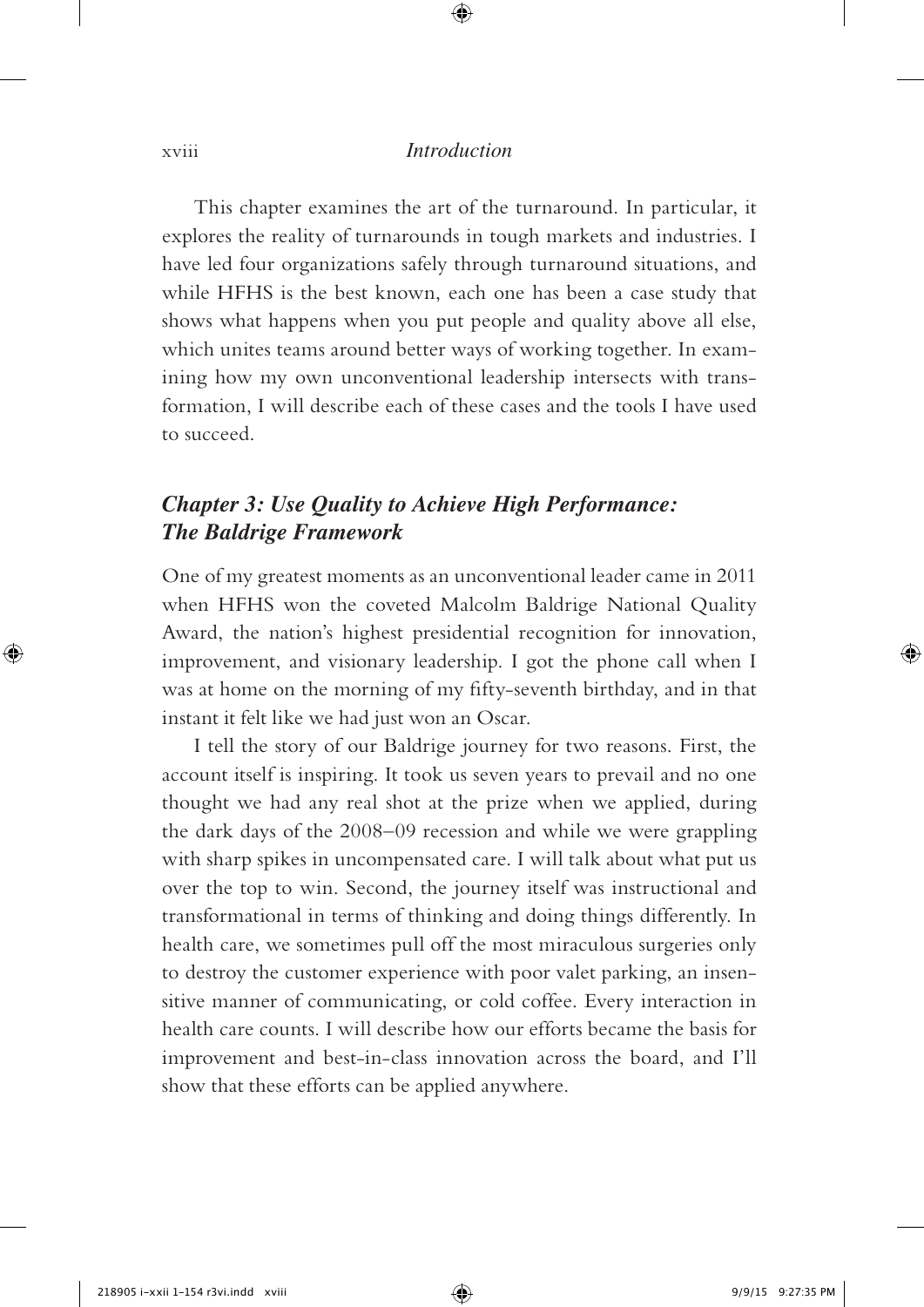## *Chapter 4: Find the Disruptors in Your Organization and Listen to Them*

At HFHS, I have made a practice of recognizing the disruptive people across the organization—and supporting them. These are the people who have the ideas that will drive change. I have seen it time and again. One such disruptor (our chair of surgery, Dr. Scott Dulchavsky, who also works with NASA) proposed installing public health kiosks inside churches all across Detroit. It was a fairly radical idea—and yet these kiosks have been enormously successful in helping members of the community learn about health and wellness and in expanding our understanding of community needs in Detroit.

Another visionary disruptor partnered with me in creating a \$360 million hospital designed to serve as a community center for health and wellness, and that looks and feels like a luxury hotel, complete with gourmet cuisine and a unique retail complex. This, the first Henry Ford Health System hospital built since 1915, was complicated to execute and was initially criticized by some of the media and some competitors, but it has been extremely successful. Now we use its hospitality strategy as a model for all our hospitals, and it has been copied by hospitals around the world.

I will describe many other ways we've innovated, and will explain how and why innovation has changed the game for us. The bottom line is that we've expressly made it a part of the core fabric of our organization in order to counteract the debilitating pressures and inertia that come with day-to-day business. I self-identify as a leader of positive change, and I will show how to create a culture where innovation is a driver of growth.

## *Chapter 5: Make a Large Company Feel Small*

The early years of Ford Motor Company illustrate one of Henry Ford's greatest priorities—to attract outstanding people. He hired a cadre of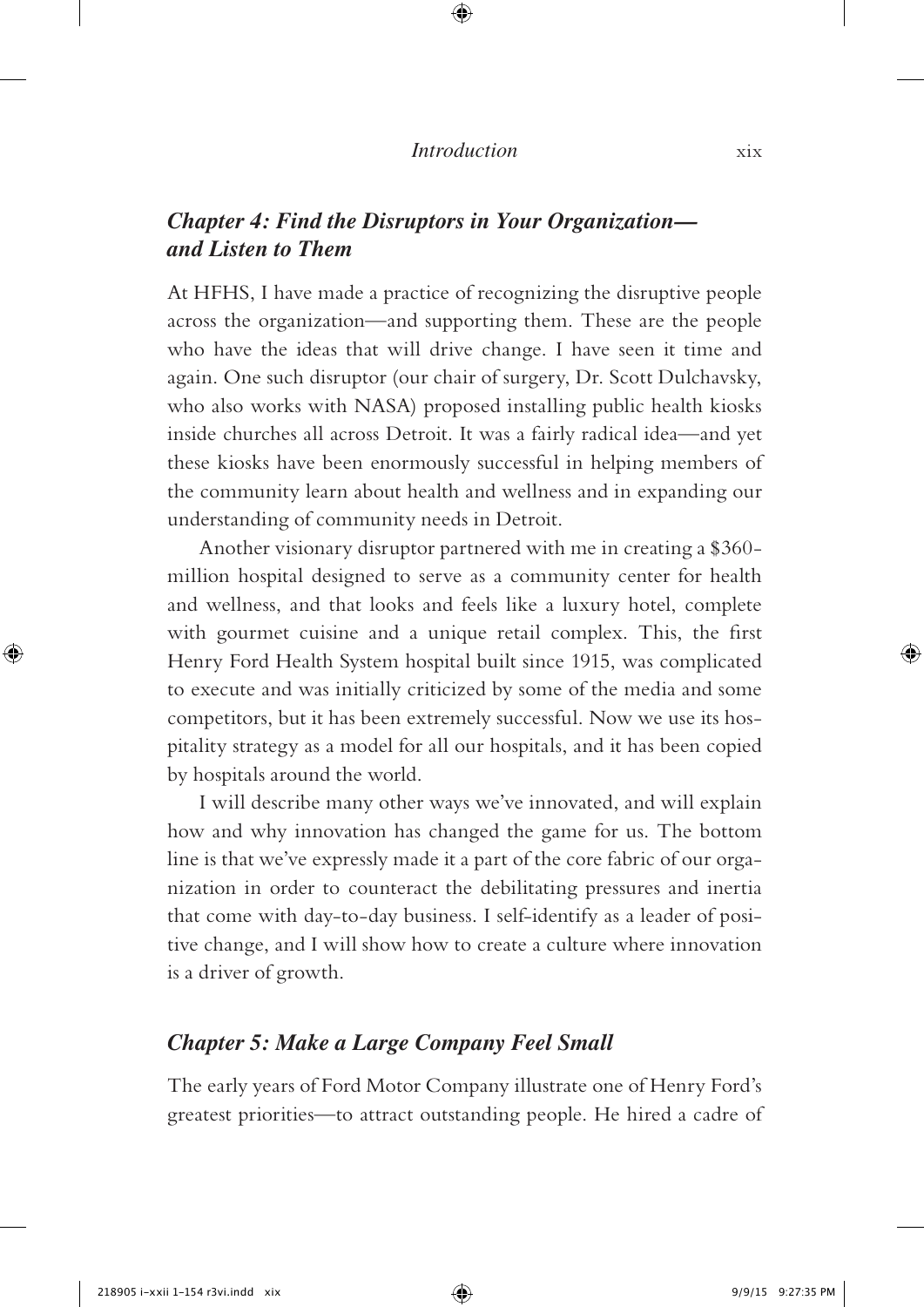#### xx *Introduction*

individuals who shared his vision and would make the company into one of the world's best. I myself began my career in health care directly out of college as a minimum-wage worker, and held a number of jobs between nurse aide and chief executive. The universal lesson I learned from each position is that every individual in an organization matters and all employees need to be engaged in a common vision. I like to say that we treat surgeons just like housekeepers—with great dignity and respect. None of the twenty-three thousand jobs at HFHS is easy, but my mission has been to create an environment where people can bring their best. As the late Maya Angelou said so beautifully: "I've learned that people will forget what you said, people will forget what you did, but people will never forget how you made them feel."1 I will describe how I put that idea into practice as an unconventional leader.

## *Chapter 6: Being Different: The Strength of Diversity*

Picking up where I left off in chapter 5, I will transition to a related subject—thinking differently about people. Like many CEOs, I have seen firsthand that diverse teams are a staple of innovation and serve as a lever for creating a high-performance workplace. In addition, ample academic evidence shows that diversity is good for the bottom line.<sup>2</sup> Rather than elaborating on that well-established argument, I will focus on my own simple talent philosophy: first, solving complex problems requires bringing together many different types of people. Health care is a complex field, and yet it is not especially diverse in the executive ranks. I've tried to change that. Second, whether you are recruiting internally or externally, it is essential to take risks. Hiring people with nontraditional backgrounds and unusual experience pays dividends almost every time—I will talk about unorthodox hires for key positions that worked specifically *because* they disrupted the norm. I will also explain how I used this same talent philosophy to find and recruit the person who will succeed me.

I will also discuss my own experiences as a gay woman in business, including being anonymously outed and passed over for promotion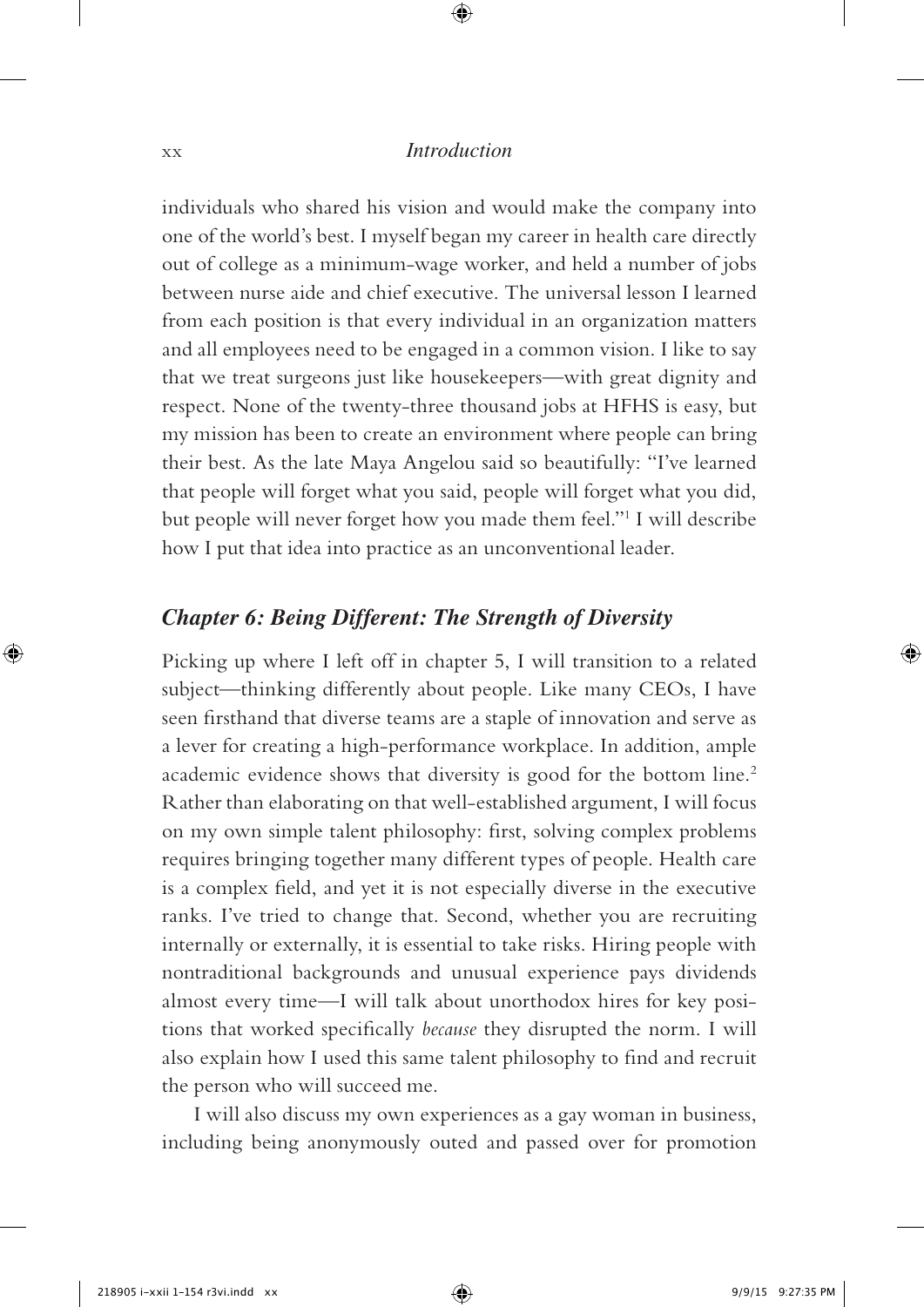expressly because of my sexual orientation. Being out in the open for twenty-five years has made me a better leader, intent upon fostering a safe and comfortable environment where people can bring their unique gifts and true selves to work each day.

## *Chapter 7: Detroit: Partner for Renewal*

Over the course of more than a decade leading HFHS, I can attest to one thing, which remains constant even as all else around us is engulfed in change: we are defined by the community we serve. As such, we have a dual responsibility to serve and improve that community. Just as Henry Ford introduced higher wages that stabilized his workforce and gave workers the ability to buy the very cars they made, we have a business and moral imperative to be a resource and partner for the people of Detroit.

The reality we have faced during my tenure as chief executive is a city marked by deep decline and desperate poverty—a situation we work every day to help turn around. In this chapter I will examine Detroit in crisis and our struggle to expand and to attract top talent to America's most impoverished metropolitan area in the midst of the 2013 municipal bankruptcy. I will talk about the city's amazing history and immense challenges—from the founding of Ford Motor Company in 1903 and the city's heyday as the automotive capital of the world, to the race riots, crippling population decline, urban decay, and a debilitating crime surge. I will also talk about the many hopeful steps along the path to future community renewal and economic recovery. Finally, I will highlight the many personal lessons I learned as a leader during Detroit's time of crisis and the ongoing attempts at renewal.

## *Chapter 8: Face the Future*

Chapter 8 explores how Detroit's future, the evolution of health care, and my own future all dovetail. For me, one of the rewarding things about being in health care for so many years is recognizing progress in